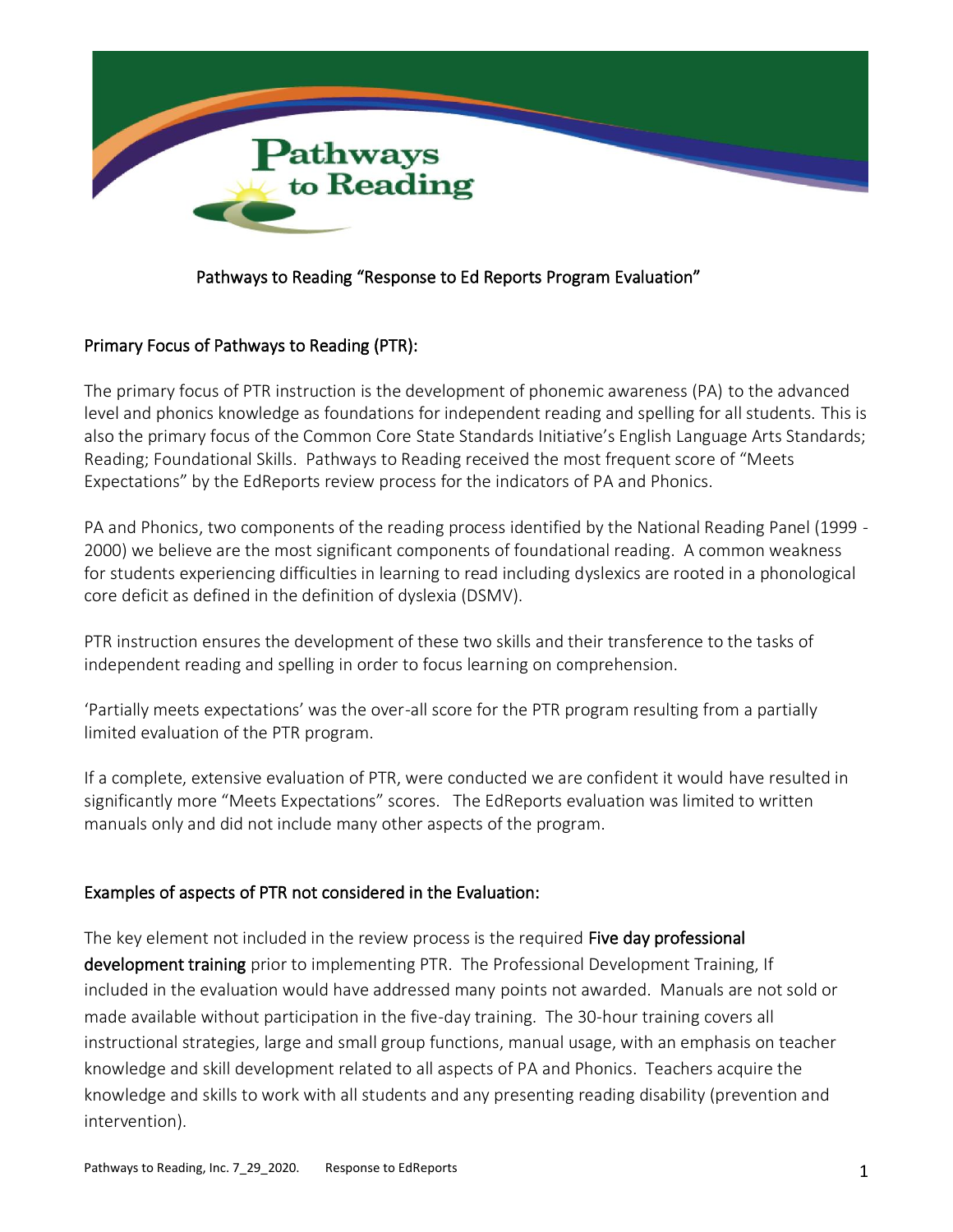The limitation of the review to only manuals excluded training written materials, handouts, 100 plus videos, manipulatives and PTR trainer guidance and instruction. One evaluator acknowledged that the program did address certain indicators but materials that would show this "can't be used" in the evaluation.

If the review included knowledge from the professional training regarding differentiated small group instruction as taught in the PTR 6-day lesson cycles, specific issues such as oral segmentation through Segment and Write activities, the frequency with which students read words and read in context with teacher error assists, three levels of vowel practice and letter identification which gives teachers the option of teaching q and x in kindergarten, teaching capital letters based on assessment of need, instruction of high frequency words and the skills that underlie the learning of these words (i.e. decoding skills, orthographic mapping vs. memorization) we believe the overall scoring would be would have reflected many 'meets expectations' criteria.

# New Research directly impacting Common Core Standards have components embedded in PTR but not considered in the Evaluation:

Fluency is significantly more than timed drills to demonstrate speed but is based on development of Advanced Oral PA skills, independent decoding skills and orthographic mapping. PTR includes instruction and assessment with of these underlying skills.

Dyslexia defined as a neurobiological learning disability with reading difficulties that 'typically result from a deficit in the phonological component of language – a brain based function.

Brain Based (Neurobiological deficiencies) and ELL students: Learning and mastery of foundational reading components are not dependent on nor deficiency specific to I.Q., culture, race, socio-economic status. Yet the review insists that special attention needs to be given to ELA students. PA and Phonics are entirely brain based functions as described in the DSMV (Diagnostic and Statistical Manual of Mental Disorders 5<sup>th</sup> Edition). PTR instruction for all students is driven by brain based scientific research.

#### Examples of aspects of disagreement with EdReports evaluation:

Example of review including additional components to the Common Core Foundational Skills Standards. Handwriting, though a worthy component of any ELA program is not specific to the Common Core Foundational Skills standards. Handwriting programs are part of a core ELA program not part of a supplemental program such as PTR.

Another example is the addition of a provision for ELL (English Language Learners) or DLL (Dual Language Learners). While a worthy component to an ELA curriculum it is not specific to the CC Foundational Skills. PTR shared quotes from David Kilpatrick, Essentials of Assessing, Preventing and Overcoming Reading Difficulties (2015) in which he summarizes research with ELL students and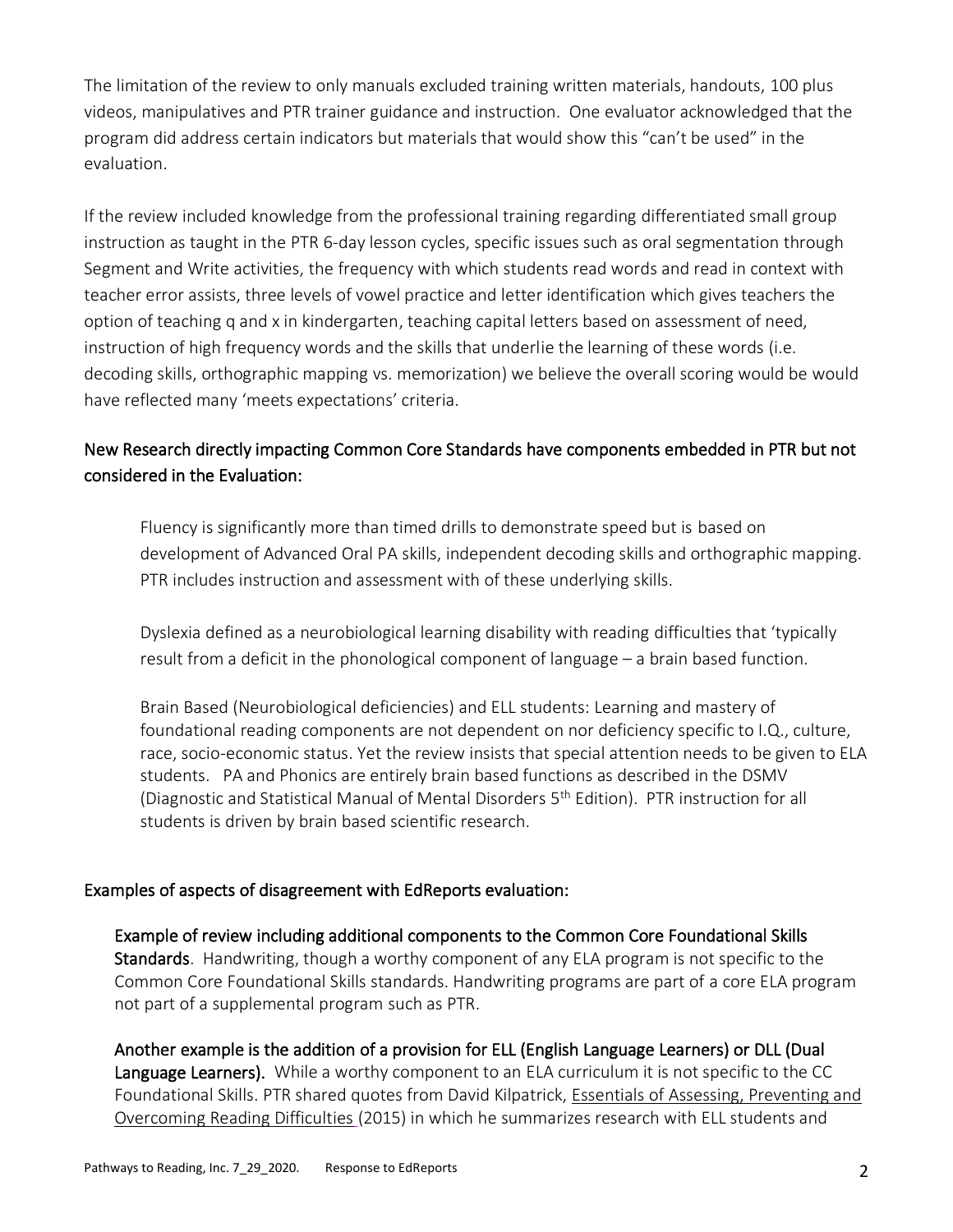states: "The skills needed for ELLS to be successful in reading are no different than the skills needed for students whose first language is English." PTR's differentiated instruction and pacing, along with teaching the articulation of English vowels and consonant sounds is well suited for ELL students. PTR is used by many ELL teachers. ELL students need help in language skills related to vocabulary. They learn to decode words that they do not have a meaning for. This is an emphasis of the ELL teacher. Classroom teachers when reading words and reading in context will spend more time discussing the meaning of words. This information was not accepted in the EdReports review process and PTR received a 0/4 score.

#### Some examples of not recognizing alternative ways of teaching content:

One example involves 'Print Concepts' described in Kindergarten and First grades as understanding the organization and basic features of print (words left to right, top to bottom, etc.)

EdReports seemed to have a pre-determined instructional process in place for teaching 'print concepts' and doesn't allow for these standards being met in other ways. The process expected by EdReports is limited to use of 'Big Books', and authentic print to model the concepts. PTR teaches these concepts as students encounter sentences and pages of print. One reviewer stated that PTR did not meet the print concept of 'recognizing that spoken words are represented in written language by specific sequences of letters'. This statement is most incorrect. Students very early on are taught to recognize the articulation of speech sounds, to segment spoken words into individual speech sounds and to represent those sounds with letters. This is done in two strategies called Segment and Write and Old Word/New Word.

Another example is the teaching of all 26 alphabet letters upper and lower case. PTR focuses on teaching lower case letters and teaches the upper case as needed based on student assessment. In addition, PTR chooses to teach the spellings of -q and -x in first grade where the concepts of -q is always with -u and the two letters represent the sounds of /k/ /w/ and that -x is one letter that represents two sounds /k/ and /s/. These are learned more easily in first grade. They are taught in the K-1 band, but this wasn't accepted by the Evaluators. Teachers in PTR five-day training learn that if they prefer to teach the sounds of q and x in kindergarten they may do so. But these variances are not accepted in the review.

Another example involves 'Decodable Texts'. The Criterion states that the program 'includes work with decodables'. However, the Evaluators insisted that the "decodable texts" must be authored by the program and included in the price of the program. PTR has authored a set of very early decodable books for kindergarten and sentence strips for Kindergarten and First Grade.

However, because PTR uses a logical simple to complex phonics program as do good decodable books (i.e. progressing from short vowels, to long vowels, progressing from basic consonants to consonant digraphs; progressing from words with 3 sounds to words with 5 sounds and multisyllable words) PTR takes advantage of a wide range of decodable books. PTR created a 'Placement Guide' which lists the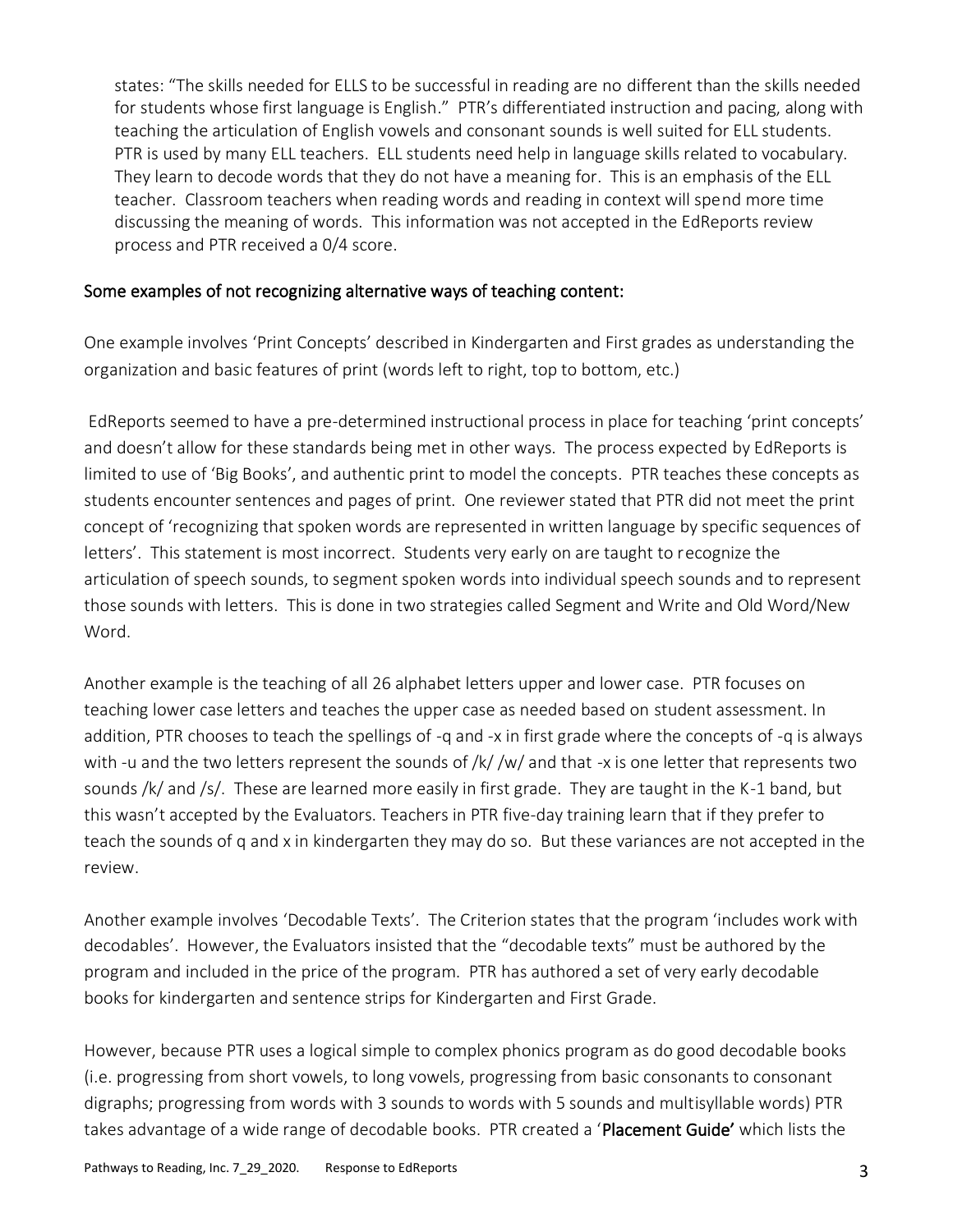continuum of PTR skills as they are taught and lists books from many sources that follow a similar continuum and place them in the Guide.

Schools who own sets of decodable books may find them in the Placement Guide. If not included PTR instructors align texts owned by the school/district to the PTR program. This is a tremendous cost savings to the school/district. This strategy also provides many resources of decodable books in which teachers and schools build a decodable book library where books range from fiction to non-fiction and fantasy.

Learning to use decodable texts, leveled books and application of skills in reading words and reading in context is taught in the 5 day professional development training. Lack of acceptance of the Placement Guide and use of decodable books reduced PTR's score by as many as 8-10 points.

## Training and Experience of Evaluators:

There are sufficient discrepancies in written statements and explanations given for points not awarded to raise concern about the training and knowledge of the evaluators regarding PA and Phonics.

Does training and experience of the evaluators include classroom experience teaching PA and Phonics, academic training in these two components, clinical or tutoring experience working with students to understand basic and advanced skills of PA, how to assess, diagnose and proscribe educational goals and instruction? Or was training limited to knowing a set of criteria and key words to look for in a program's written material?

It was evident in comparing the Kindergarten review with the First-grade review from the language used and written expressions that one evaluator was significantly more knowledgeable and informed than the other evaluator.

There seemed to be a significant allowance for subjective interpretation of Program materials, intent and application of the Indicators.

#### Subjective vs. Objective definition of terms: (Examples below – resulted in point deduction)

"Design" of materials: Does this mean color, shape, outline, form vs. format? Frequency: Daily, weekly, monthly or "as needed to achieve proficiency"? Segmenting: written or oral exercise or both?

Supplemental vs. Full ELA Program: No clarification was offered regarding the difference between Supplemental Foundational Reading programs and ELA core program blocks – what components should be considered in each program? The evaluation of PTR was as a Supplemental Program.

Rubric construct and scoring: If "all" indictor points were not evident in the written materials the rubric scoring was an automatic 50% loss of possible points.